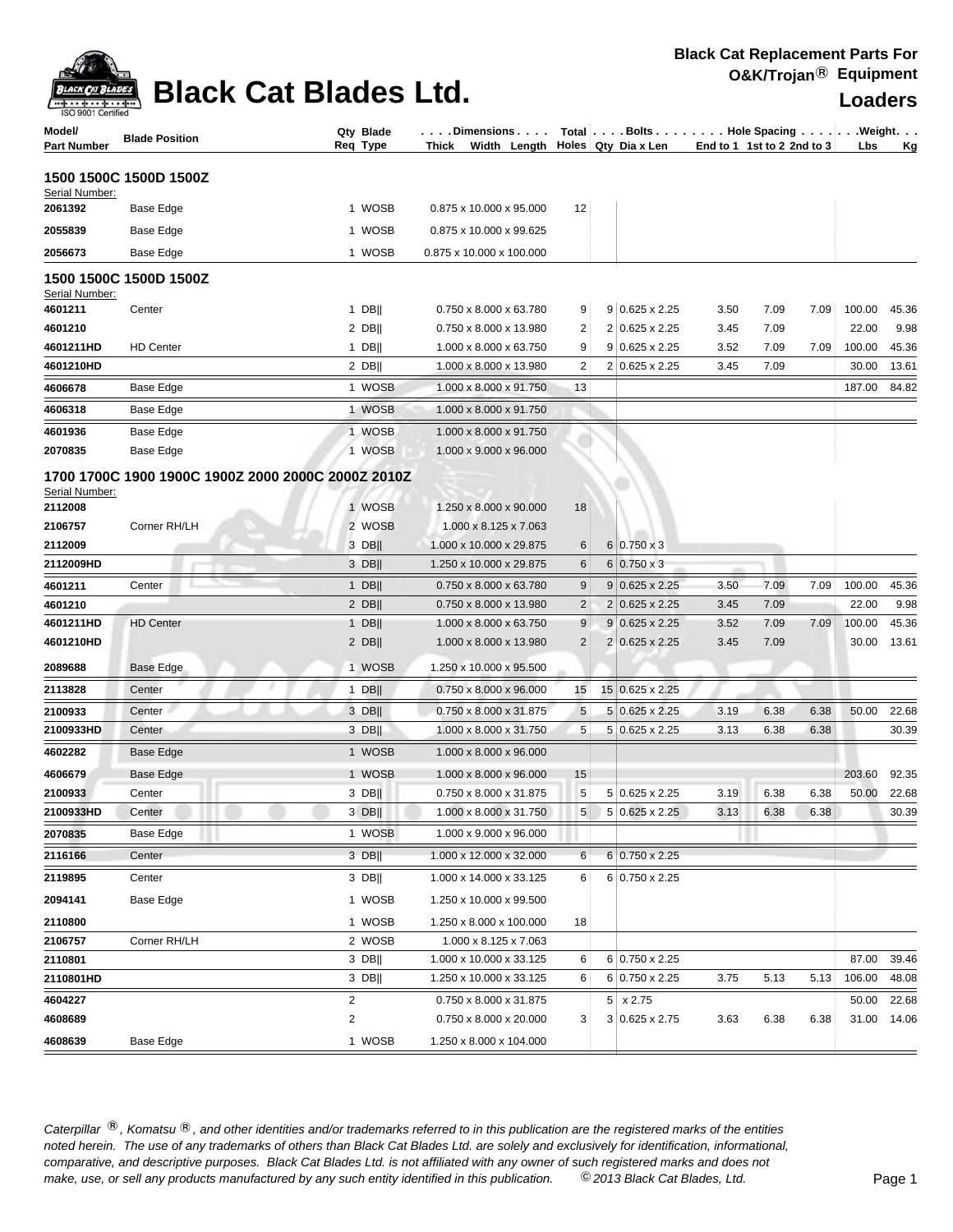| Model/             | <b>Blade Position</b> |                | Qty Blade |                                    |                |                |                                        |      | $\ldots$ . Dimensions $\ldots$ . $\mid$ Total $\mid \ldots$ . Bolts $\ldots$ . $\ldots$ . Hole Spacing $\ldots$ . $\mid \ldots$ . Weight. $\ldots$ |             |           |
|--------------------|-----------------------|----------------|-----------|------------------------------------|----------------|----------------|----------------------------------------|------|----------------------------------------------------------------------------------------------------------------------------------------------------|-------------|-----------|
| <b>Part Number</b> |                       |                | Req Type  |                                    |                |                | Thick Width Length Holes Qty Dia x Len |      | End to 1 1st to 2 2nd to 3                                                                                                                         | <b>Lbs</b>  | <u>Kg</u> |
| 4616115            | Base Edge             |                | 1 WOSB    | 1.250 x 10.000 x 104.000           | 16             |                |                                        |      |                                                                                                                                                    |             |           |
| 4602547            | Base Edge             |                | 1 WOSB    | 1.250 x 10.000 x 104.000           | 10             |                |                                        |      |                                                                                                                                                    |             |           |
| 4602548            | Center                |                | 2 DBII    | 1.000 x 12.000 x 42.000            | 3              |                | $3 1.000 \times 3$                     | 7.13 | 13.88                                                                                                                                              | 123.00      | 55.79     |
| 4600739            |                       |                | $1$ DB    | 1.000 x 12.000 x 10.578            | 2              |                | $2 1.000 \times 3$                     | 3.55 | 3.50                                                                                                                                               | 27.00       | 12.25     |
| 4600740            |                       |                | $1$ DB    | 1.000 x 12.000 x 10.578            | 2              |                | $2 1.000 \times 3$                     | 3.55 | 3.50                                                                                                                                               | 27.00 12.25 |           |
| 4607276            | <b>Base Edge</b>      |                | 1 WOSB    | 1.250 x 10.000 x 104.000           |                |                |                                        |      |                                                                                                                                                    |             |           |
| 4602548            | Center                |                | 2 DBII    | 1.000 x 12.000 x 42.000            | 3              |                | $3 \mid 1.000 \times 3$                | 7.13 | 13.88                                                                                                                                              | 123.00      | 55.79     |
| 4607272            |                       |                | $2$ DB    | 1.000 x 12.000 x 10.000            | 2              |                | $2 1.000 \times 3$                     | 3.25 | 3.25                                                                                                                                               | 34.00 15.42 |           |
| 2097084            | <b>Base Edge</b>      |                | 1 WOSB    | 1.250 x 10.000 x 105.500           |                |                |                                        |      |                                                                                                                                                    |             |           |
| 2106745            |                       |                | 1 WOSB    | 1.250 x 8.125 x 107.000            | 14             |                |                                        |      |                                                                                                                                                    |             |           |
| 2106757            | Corner RH/LH          |                | 2 WOSB    | 1.000 x 8.125 x 7.063              |                |                |                                        |      |                                                                                                                                                    |             |           |
| 2106743            | Center                |                | $1$ DB    | 1.000 x 10.000 x 35.500            | 4              |                | $4 0.750 \times 3$                     |      |                                                                                                                                                    |             |           |
| 2106744            |                       |                | $2$ DB    | 1.000 x 10.000 x 35.563            | 5              |                | $5 0.750 \times 3$                     |      |                                                                                                                                                    |             |           |
| 2106743HD          |                       |                | $1$ DB    | 1.250 x 10.000 x 35.500            | $\overline{4}$ |                | $4 0.750 \times 3$                     |      |                                                                                                                                                    |             |           |
| 2106744HD          |                       |                | 2 DBII    | 1.250 x 10.000 x 35.563            | 5 <sup>5</sup> |                | $5 \ 0.750 \times 3$                   |      |                                                                                                                                                    |             |           |
| 2101685            | Base Edge             |                | 1 WOSB    | 1.000 x 9.000 x 113.500            |                |                |                                        |      |                                                                                                                                                    |             |           |
| 2119571            | Center                |                | $1$ DB    | $0.500 \times 7.000 \times 97.500$ | 11             |                | 11 0.750 x 2                           |      |                                                                                                                                                    |             |           |
| 2096758            | Base Edge             |                | 1 WOSB    | $0.750 \times 8.000 \times 94.063$ | 18             |                |                                        |      |                                                                                                                                                    |             |           |
| 2096788            | Center                |                | $1$ DB    | 0.750 x 6.000 x 70.375             | 12             |                | 12 0.750 x 2.25                        |      |                                                                                                                                                    |             |           |
| 6850013            |                       | $\overline{2}$ |           |                                    |                | 3 <sup>1</sup> | x 2.25                                 |      |                                                                                                                                                    |             |           |
| 2095421            | Base Edge             |                | 1 WOSB    | 0.750 x 8.000 x 98.063             |                |                |                                        |      |                                                                                                                                                    |             |           |
| 2118565            | Center                | . .            | $1$ DB    | 0.750 x 10.000 x 97.000            | 9              |                | $9 0.625 \times 2.25$                  | w    |                                                                                                                                                    |             |           |
| 6850383            | Center                |                | $1$ DB    | 0.625 x 6.000 x 74.375             | 13             |                | 13 0.750 x 2.5                         |      |                                                                                                                                                    |             |           |
| 6850013            |                       | $\overline{2}$ |           |                                    |                | 3              | x 2.25                                 |      |                                                                                                                                                    |             |           |
| 6850433            | Center                |                | 1 WOSB    | $0.500 \times 6.500 \times 98.250$ |                |                |                                        |      |                                                                                                                                                    |             |           |
| 2095420            | Center                |                | $1$ DB    | 0.625 x 6.000 x 75.000             | 13             |                | 13 0.750 x 2.5                         |      |                                                                                                                                                    |             |           |
| 2095419            |                       |                | $2$ DB    | 0.750 x 6.000 x 12.500             | 3 <sup>1</sup> |                | $3 0.750 \times 2.5 $                  |      |                                                                                                                                                    |             |           |

### **2500C 3000 3000B 3000C 3500Z 4500 4500Z**

Serial Number:

| 2071594   | <b>Base Edge</b>          | 1 WOSB      | 1.000 x 9.000 x 101.063  |                 |                         |      |       |       |        |       |
|-----------|---------------------------|-------------|--------------------------|-----------------|-------------------------|------|-------|-------|--------|-------|
| 4605114   | Center                    | 2 DBII      | 1.000 x 12.000 x 50.620  | 3               | $3 1.000 \times 3$      | 8.06 | 17.25 | 17.25 | 149.00 | 67.59 |
| 2118833   | Center                    | 3 DBII      | 1.000 x 13.000 x 37.250  | 7 <sup>1</sup>  | 7 0.750 x 2.5           |      |       |       |        |       |
| 2118833HD |                           | $3$ DB      | 1.250 x 13.000 x 37.250  | 7 <sup>1</sup>  | 7 0.750 x 2.5           |      |       |       |        |       |
| 4602775   |                           | <b>WOSB</b> | 1.500 x 10.000 x 113.500 | 10 <sup>1</sup> |                         |      |       |       |        |       |
| 4613350   | <br>Center                | <b>DBII</b> | 1.000 x 12.000 x 113.563 | 10 <sup>1</sup> | $10 1.000 \times 3.5$   |      |       |       |        |       |
| 4616869   |                           | 1 WOSB      | 1.500 x 10.000 x 113.594 |                 |                         |      |       |       |        |       |
| 4602936   |                           | $2$ DB      | 1.000 x 12.000 x 45.860  | 3               | $3 1.000 \times 3$      | 7.64 | 15.29 | 15.29 | 134.00 | 60.78 |
| 4604895   |                           | <b>DBII</b> | 1.000 x 11.000 x 10.500  | 2               | $2 1.000 \times 3$      | 3.50 | 3.50  | 3.50  | 29.00  | 13.15 |
| 4604896   |                           | <b>DBII</b> | 1.000 x 11.000 x 10.500  | 2               | $2 1.000 \times 3$      | 3.50 | 3.50  | 3.50  | 29.00  | 13.15 |
| 4604895HD | HD End LH                 | DB          | 1.250 x 11.000 x 10.500  | 2               | $2 1.000 \times 3$      |      |       |       |        |       |
| 4604896HD | HD End RH                 | <b>DBII</b> | 1.250 x 11.000 x 10.500  | 2               | $2 \mid 1.000 \times 3$ |      |       |       |        |       |
| 4602934   |                           | DB          | 1.000 x 12.000 x 11.875  | 2               | $2 1.000 \times 3$      | 4.18 | 3.50  |       | 31.00  | 14.06 |
| 4602935   |                           | DBII        | 1.000 x 12.000 x 11.875  | 2               | $2 1.000 \times 3$      | 4.18 | 3.50  |       | 31.00  | 14.06 |
| 4610865   | <b>Bolt-On Wear Plate</b> | <b>DBII</b> | 1.750 x 8.000 x 12.594   | 4 <sup>1</sup>  | $4 0.625 \times 2.25$   |      |       |       |        |       |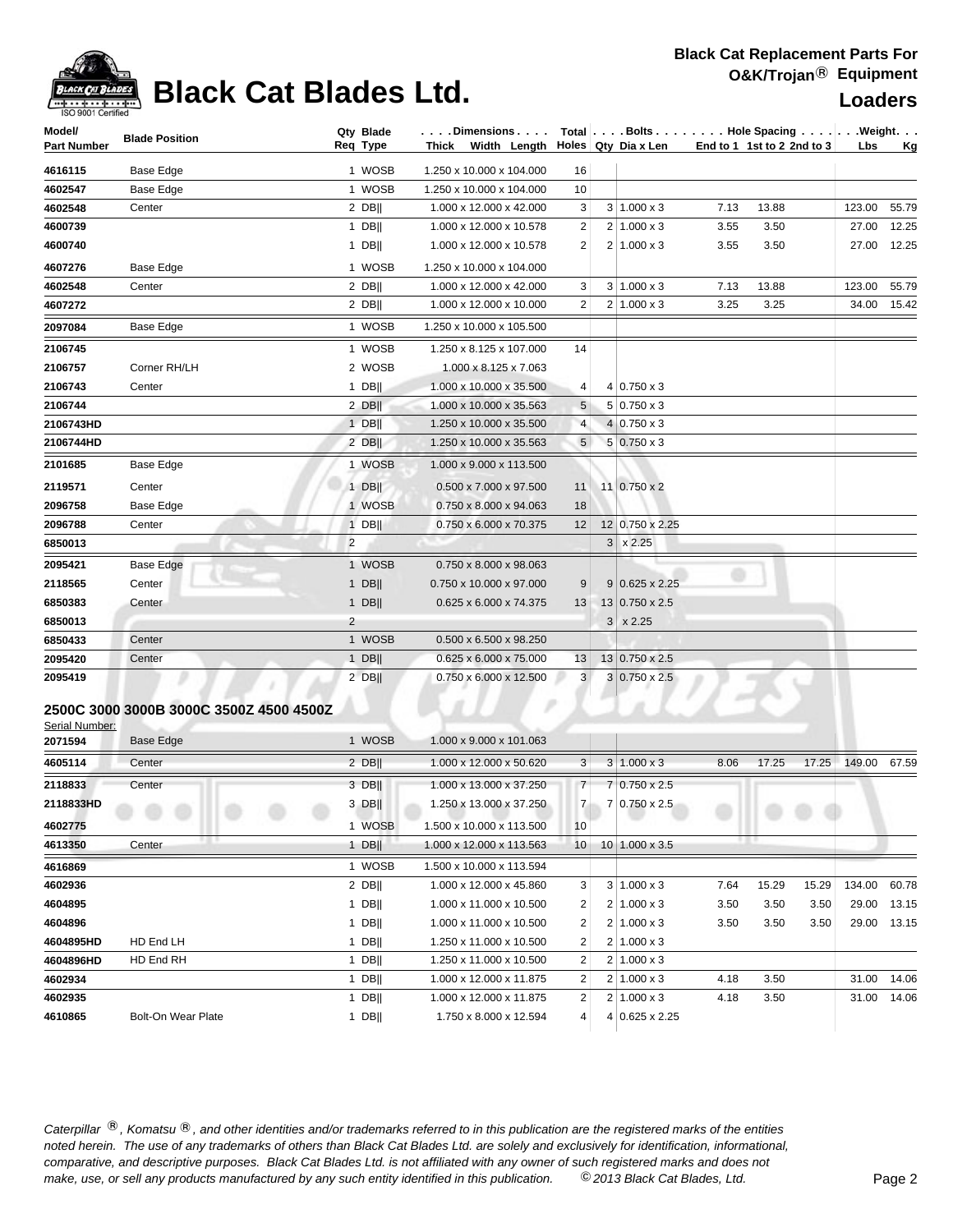| Model/             | <b>Blade Position</b> | Qty Blade<br>Reg Type | . Dimensions                          |                |                | Total Bolts Hole Spacing Weight. |      |                            |       |        |             |
|--------------------|-----------------------|-----------------------|---------------------------------------|----------------|----------------|----------------------------------|------|----------------------------|-------|--------|-------------|
| <b>Part Number</b> |                       |                       | Thick Width Length Holes Qty Diax Len |                |                |                                  |      | End to 1 1st to 2 2nd to 3 |       | Lbs    | <u>Kg</u>   |
| 2075373            |                       | 1 WOSB                | 1.000 x 8.000 x 115.000               | 14             |                |                                  |      |                            |       |        |             |
| 2105150            | Base Edge             | 1 WOSB                | 1.500 x 10.000 x 115.000              |                |                |                                  |      |                            |       |        |             |
| 2101417            |                       | 1 WOSB                | 1.250 x 8.000 x 118.000               | 21             |                |                                  |      |                            |       |        |             |
| 2099614            | Center                | $1$ DB                | 1.000 x 10.000 x 39.250               | 7              |                | 7 0.750 x 2.5                    | 3.88 | 5.25                       | 5.25  | 103.00 | 46.72       |
| 2100949            |                       | $2$ DB                | 1.000 x 10.000 x 39.250               | 7              |                | $7 0.750 \times 2.5$             |      |                            |       |        |             |
| 2099614HD          |                       | $1$ DB                | 1.250 x 10.000 x 39.250               | 7              |                | $7 0.750 \times 2.5$             |      |                            |       |        |             |
| 2100949HD          |                       | $2$ DB                | 1.250 x 10.000 x 39.250               | 7              |                | 7 0.750 x 2.5                    |      |                            |       |        |             |
| 2112646            |                       | $3$ DB                | 2.000 x 10.000 x 39.250               | 7              |                | 7 0.750 x 2.5                    |      |                            |       |        |             |
| 2101419            |                       | 1 WOSB                | 1.250 x 8.000 x 118.000               | 21             |                |                                  |      |                            |       |        |             |
| 2106562            | Corner no holes RH    | 1 WOSB                | 1.250 x 10.031 x 9.625                |                |                |                                  |      |                            |       |        |             |
| 2106563            | Corner no holes LH    | 1 WOSB                | 1.250 x 10.031 x 9.625                |                |                |                                  |      |                            |       |        |             |
| 2099614            | Center                | $3$ DB                | 1.000 x 10.000 x 39.250               | 7              |                | 7 0.750 x 2.5                    | 3.88 | 5.25                       | 5.25  | 103.00 | 46.72       |
| 2099614HD          |                       | $3$ DB                | 1.250 x 10.000 x 39.250               | $\overline{7}$ |                | $7 0.750 \times 2.5$             |      |                            |       |        |             |
| 2099613            |                       | 1 WOSB                | 1.250 x 8.000 x 118.000               | 21             |                |                                  |      |                            |       |        |             |
| 2099614            | Center                | 3 DB                  | 1.000 x 10.000 x 39.250               | $\overline{7}$ |                | 7 0.750 x 2.5                    | 3.88 | 5.25                       | 5.25  | 103.00 | 46.72       |
| 2099614HD          |                       | $3$ DB                | 1.250 x 10.000 x 39.250               | $\overline{7}$ | 7              | $0.750 \times 2.5$               |      |                            |       |        |             |
| 4611077            |                       | $2$ DB                | 1.000 x 10.000 x 43.070               | 3              |                | $3 1.000 \times 3$               | 1.88 | 16.50                      | 16.50 | 103.00 | 46.72       |
| 4611078            |                       | $2$ DB                | 1.000 x 10.000 x 15.625               | $\overline{2}$ |                | $2 1.000 \times 3 $              | 6.25 | 6.25                       | 3.13  | 37.00  | 16.78       |
| 4611077HD          |                       | $2$ DB                | 1.625 x 10.000 x 43.063               | 3              |                | 3 1.000 x 3.25                   | 1.88 | 16.50                      | 16.50 | 199.00 | 90.26       |
| 4611078HD          |                       | $2$ DB                | 1.625 x 10.000 x 15.625               | 2              | $\overline{2}$ | $1.000 \times 3.25$              | 6.25 | 6.25                       | 3.13  | 73.00  | 33.11       |
| 2117890            | Base Edge             | 1 WOSB                | 1.500 x 10.000 x 122.000              |                |                |                                  |      |                            |       |        |             |
|                    |                       |                       |                                       |                |                |                                  |      |                            |       |        |             |
| 4602465            | Base Edge             | 1 WOSB                | 1.500 x 10.000 x 122.000              |                |                |                                  |      |                            |       |        |             |
| 4601602            |                       | $2$ DB                | 1.000 x 12.000 x 51.620               | 3              |                | $3 1.000 \times 3$               | 8.56 | 17.25                      | 17.25 | 145.00 | 65.77       |
| 4604893            |                       | $1$ DB                | 1.000 x 11.000 x 9.250                | $\overline{2}$ |                |                                  |      |                            |       |        | 25.00 11.34 |
| 4604894            |                       | 1 $DB$                | 1.000 x 11.000 x 9.250                | $\overline{c}$ |                |                                  |      |                            |       |        | 25.00 11.34 |
| 4604893HD          |                       | $1$ DB                | 1.250 x 11.000 x 9.250                | $\overline{2}$ |                | $2 1.000 \times 3$               |      |                            |       |        |             |
| 4604894HD          |                       | $1$ DB                | 1.250 x 11.000 x 9.250                | $\overline{2}$ | $\overline{c}$ | $1.000 \times 3$                 |      |                            |       |        |             |
| 4600739            | ×                     | $1$ DB                | 1.000 x 12.000 x 10.578               | $\overline{2}$ | 2              | $1.000 \times 3$                 | 3.55 | 3.50                       |       | 27.00  | 12.25       |
| 4600740            |                       | $1$ DB                | 1.000 x 12.000 x 10.578               | $\overline{2}$ | $\overline{c}$ | $1.000 \times 3$                 | 3.55 | 3.50                       |       |        | 27.00 12.25 |
| 4604893            |                       | 1 DB                  | 1.000 x 11.000 x 9.250                | $\overline{2}$ |                |                                  |      |                            |       | 25.00  | 11.34       |
| 4604894            |                       | $1$ DB                | 1.000 x 11.000 x 9.250                | $\overline{2}$ |                |                                  |      |                            |       | 25.00  | 11.34       |
| 4604893HD          |                       | 1 DB                  | 1.250 x 11.000 x 9.250                | $\overline{2}$ |                | $2 1.000 \times 3$               |      |                            |       |        |             |
| 4604894HD          |                       | $1$ DB                | 1.250 x 11.000 x 9.250                | $\overline{2}$ |                | $2 1.000 \times 3$               |      |                            |       |        |             |
| 2113128            |                       | 1 WOSB                | 1.500 x 10.000 x 129.000              | 24             |                |                                  |      |                            |       |        |             |
| 2113129            |                       | $3$ DB                | 1.000 x 12.000 x 42.875               | 8              |                | $8 0.750 \times 3.5$             |      |                            |       |        |             |
| 2113129HD          |                       | $3$ DB                | 1.250 x 12.000 x 42.875               | 8              |                | $8 0.750 \times 3.5$             |      |                            |       |        |             |
| 4607441            | Center                | $2$ DB                | 1.000 x 12.000 x 49.625               | 3              |                | $3 1.000 \times 3$               |      |                            |       |        |             |
| 4604893HD          |                       | 1 DB                  | 1.250 x 11.000 x 9.250                | 2              | 2              | $1.000 \times 3$                 |      |                            |       |        |             |
| 4604894HD          |                       | 1 DB                  | 1.250 x 11.000 x 9.250                | $\overline{2}$ |                | $2 1.000 \times 3$               |      |                            |       |        |             |
| 4604893            |                       | 1 DB                  | 1.000 x 11.000 x 9.250                | $\overline{2}$ |                |                                  |      |                            |       | 25.00  | 11.34       |
| 4604894            |                       | 1 DB                  | 1.000 x 11.000 x 9.250                | $\overline{2}$ |                |                                  |      |                            |       | 25.00  | 11.34       |
| 4600739            |                       | 1 DB                  | 1.000 x 12.000 x 10.578               | 2              |                | $2 \mid 1.000 \times 3$          | 3.55 | 3.50                       |       | 27.00  | 12.25       |
| 4600740            |                       | 1 DB                  | 1.000 x 12.000 x 10.578               | $\overline{2}$ |                | $2 \mid 1.000 \times 3$          | 3.55 | 3.50                       |       | 27.00  | 12.25       |
| 2096829            | Base Edge             | 1 WOSB                | 1.250 x 8.000 x 115.563               | 20             |                |                                  |      |                            |       |        |             |
| 2096867            | Center                | $1$ DB                | $0.875 \times 8.000 \times 89.000$    | 15             |                | 15 0.750 x 2.5                   |      |                            |       |        |             |